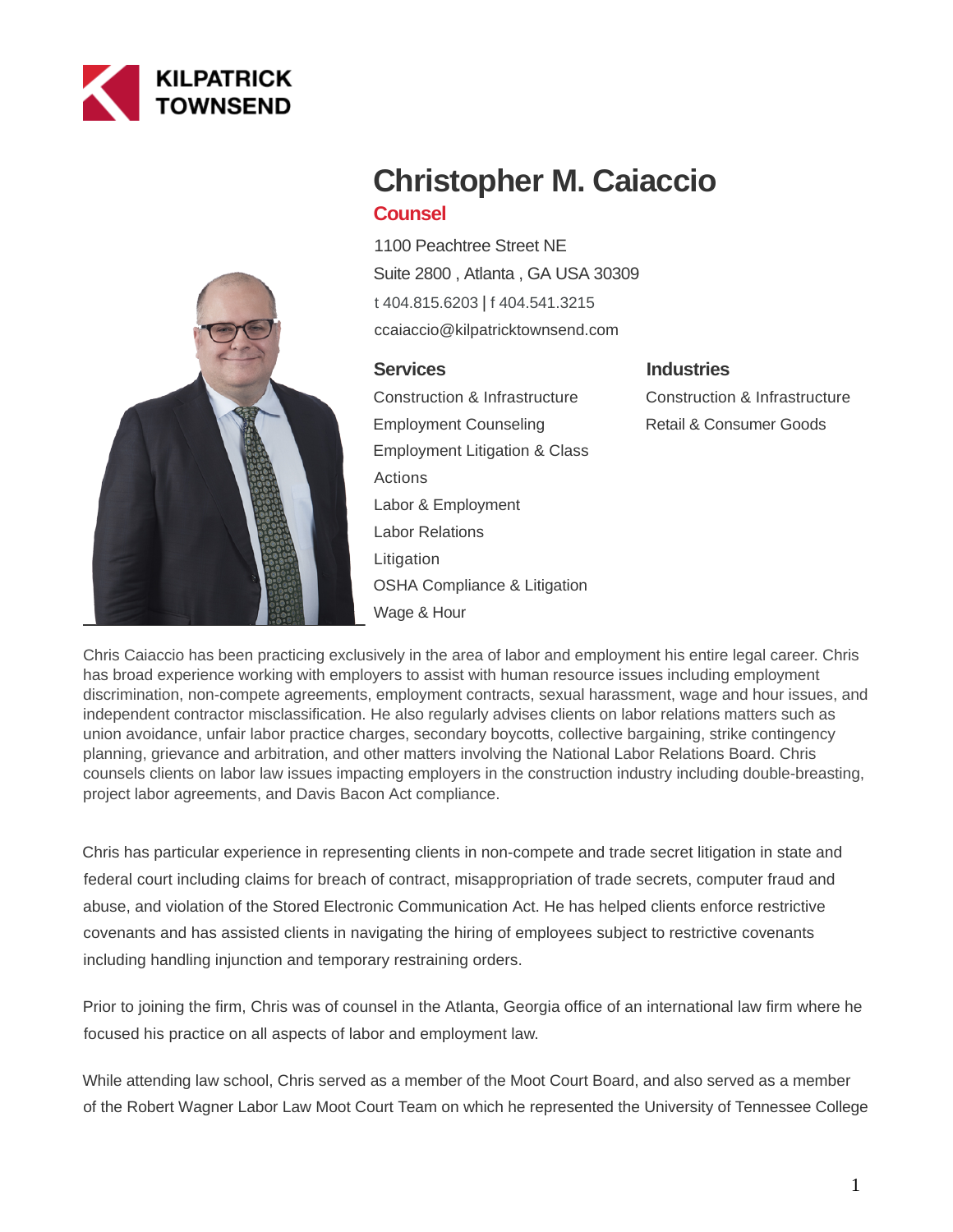

of Law at a national moot court competition in New York.

Chris is recipient of the "Specialty Partner of the Year" Award in 2020 by the Independent Electrical Contractors (IEC) Atlanta /Georgia Chapters for his commitment and impact to the electrical industry and IEC.

#### **Education**

University of Tennessee College of LawJ.D. (2002) magna cum laude Florida State UniversityB.S. (1999) International Business, magna cum laude

#### **Admissions**

Georgia (2004)

Tennessee (2002)

## **Court Admissions**

- U.S. Court of Appeals for the Eleventh Circuit
- U.S. District Court for the Eastern District of Tennessee
- U.S. District Court for the Middle District of Georgia
- U.S. District Court for the Northern District of Florida
- U.S. District Court for the Northern District of Georgia
- U.S. District Court for the Northern District of Oklahoma

#### **Professional & Community Activities**

Associated General Contractors, Labor and Employment Council, Member

Georgia Chapter of Associated General Contractors, Member

Georgia Chapter of Associated Builders and Contractors, Member

Georgia Motor Trucking Association, Members

Atlanta Chapter of Independent Electrical Contractors, Board Member

American Bar Association, Committee on Practice & Procedure under the NLRA, Regional Co-Chair

American Bar Association, Committee on Development of the Law Under the NLRA, Member

Atlanta Bar Association, Member

Tennessee Bar Association, Member

#### **Insights**